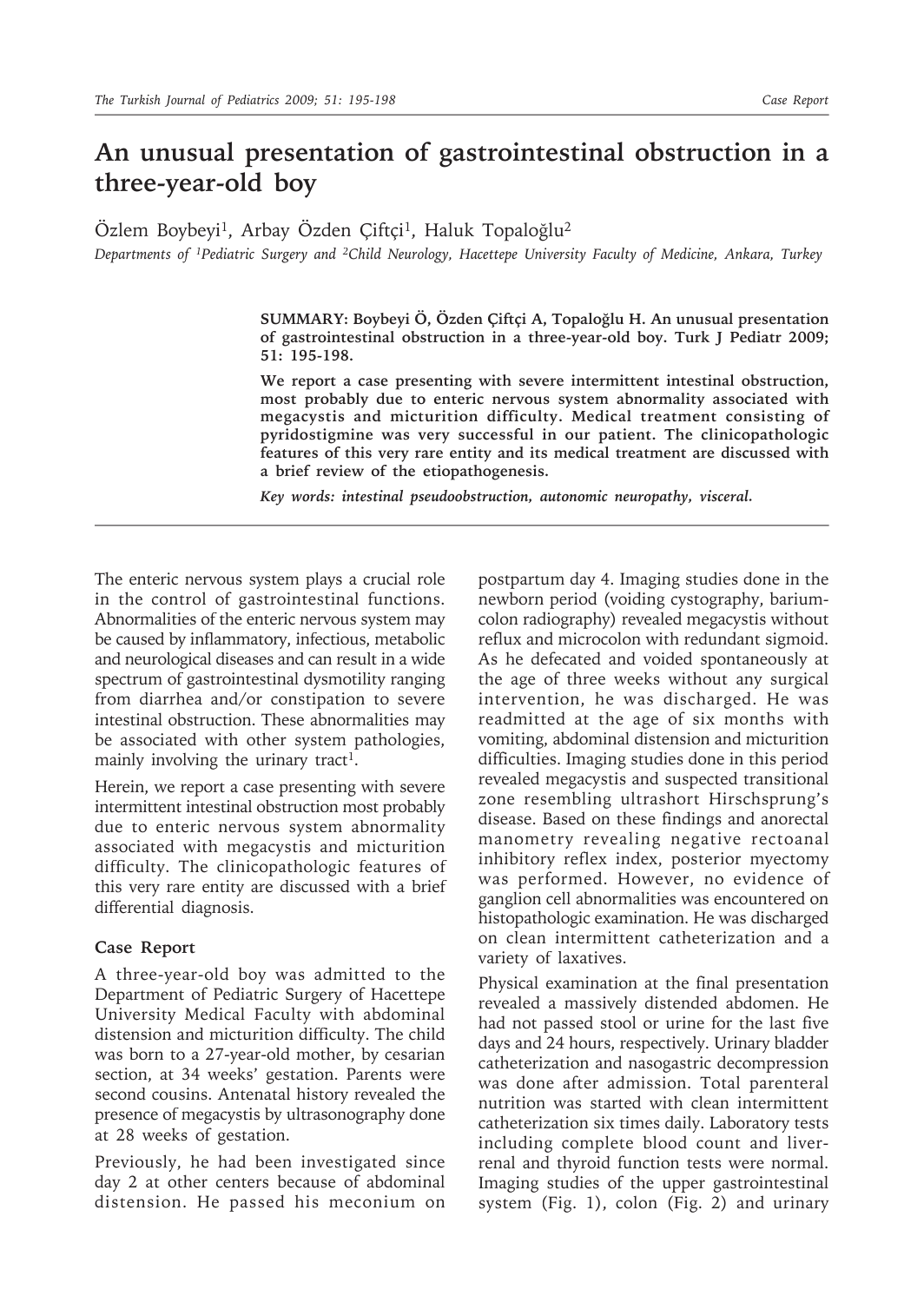tract (Fig. 3) revealed distended stomach, megacystis and redundant sigmoid. Urodynamic study revealed hypotonic bladder with increased capacity, and scintigraphic study revealed that gastric emptying time was increased.



**Fig. 1.** Upper gastrointestinal study revealing delayed gastric emptying.



**Fig. 2.** Barium-colon radiography showing redundant sigmoid colon.



**Fig. 3.** Voiding cystography revealing neurogenic bladder without reflux.

Neurological studies consisting of electromyography (sympathic skin reflex), heart rate variability and clonidine eye test were performed. Sympathic skin reflex showed sympathic system dysfunction but other neurologic tests were normal. Serum thymidine phosphorylase activity to screen for mitochondrial neurogastrointestinal encephalomyopathy syndrome (MNGIE) was not suggestive of this disorder.

After excluding any type of mechanical obstruction and based on possible autonomic involvement, pyridostigmine (30 mg/kg/day) was commenced. A dramatic decrease in nasogastric decompression was noticed and the patient could be fed orally 21 days after admission. He started to defecate by oral laxatives 20 days after admission.

When he was discharged after 32 days, he was feeding well and passing stool by oral laxatives every day. At the six-month follow-up, he was still on pyridostigmine treatment at a dosage of 4x30 mg/day. He did not require urinary catheterization, and is on a mild dosage of laxatives with no abdominal distension.

## **Discussion**

The present case illustrates the occurrence of severe gastrointestinal dysmotility and micturition difficulty, which can start from the antenatal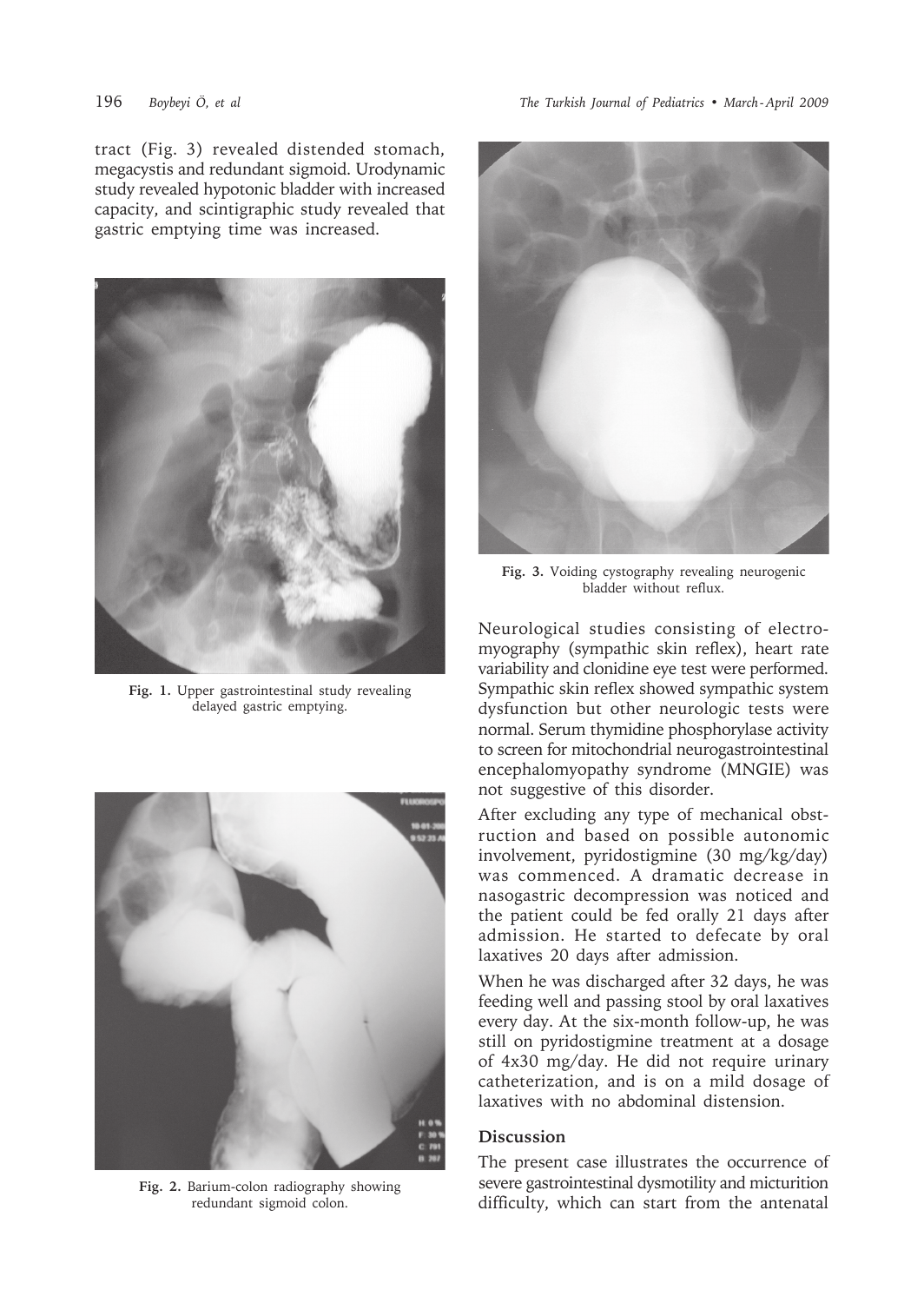period to three years of age. There were no satisfactory explanations despite extensive clinical, neurological and radiological investigations.

When we searched the surgical literature, we noticed that the term "pseudoobstruction" had been used very often for these types of cases. However, after the introduction of high technology imaging and histopathological studies, the underlying pathologies of pseudoobstruction were mostly clarified and the term started to lose its popularity. We would like to discuss the present case within the differential diagnosis of autonomic neuropathies, mitochondrial pathologies and dysmotility disorders.

Gastrointestinal motility is controlled by various mechanisms, including the intrinsic nervous system and central nervous system<sup>2</sup>. Hereditary sensory and autonomic neuropathies (HSAN) are a group of rare disorders classified into several subgroups. HSAN 3 is a rare, recessively inherited neuropathy with onset in infancy. Patients have absent fungiform papillae of the tongue and defective lacrimation, temperature, sweating, and blood pressure. Gastrointestinal symptoms are prominent in infancy and in early childhood<sup>3,4</sup>. Although this condition may resemble our patient, other clinical symptoms were lacking.

Mitochondrial neurogastrointestinal encephalomyopathy syndrome (MNGIE) is an autosomal recessive disease caused by mutations in the gene encoding thymidine phosphorylase. MNGIE is clinically characterized by progressive external ophthalmoplegia, severe gastrointestinal dysmotility, episodic abdominal pain, cachexia, peripheral neuropathy, and diffuse leukoencephalopathy<sup>5</sup>. We excluded this entity in the current case.

Megacystis microcolon intestinal hypoperistalsis syndrome is a rare, congenital, and generally fatal cause of intestinal obstruction in the newborn. It is characterized by abdominal distension, caused by a distended, non-obstructed urinary bladder, a microcolon and decreased or absent intestinal peristalsis. Several etiopathogenetic mechanisms are defined. Examples include autonomic inhibitory input decrease and excessive smooth muscle cell glycogen storage with severely reduced contractile fibers, suggesting a fundamental defect of glycogenenergy utilization<sup>6,7</sup>. However, we could only show a redundant sigmoid colon on radiological examination, thus excluding this syndrome.

Visceral autonomic neuropathy is a rare, poorly understood, heterogeneous disorder. It may occur as a primary disease or may be secondary to a systemic disorder (i.e. muscular dystrophies, connective tissue disorders, endocrine and infiltrative diseases). The most frequent symptoms are vomiting, abdominal distension, pain, constipation, weight loss, and diarrhea. Extraintestinal abnormalities may also occur (i.e. megacystis, mega-urethra, recurrent urinary tract infection)4. Treatment consists of nutritional support, drug treatment, and supportive surgical procedures<sup>1,2.</sup>.

Do we refer to this case as 'chronic intestinal pseudoobstruction'? If yes, there are some limitations. First, we were not able to show a specific pathology, either myopathic or neuropathic, on histologic examinations. Second, we could not show the cause; is it due to autonomic neuropathy or idiopathic? The interesting point in our case is the sympathic system dysfunction and the good response to the pyridostigmine treatment. In the literature, visceral autonomic neuropathy and its medical treatment are not well defined. Acetyl cholinesterase inhibitors have been tried for a minority of acute intestinal pseudoobstructive symptoms, but the pathogenesis is not well understood. They have been shown to stimulate peristalsis in patients with intestinal pseudoobstruction, but are also shown to be disappointing in some clinical uses<sup>8-10</sup>. Pyridostigmine has also been highlighted as being very effective in the treatment of neurogenic orthostatic hypotension, another autonomic disorder<sup>11</sup>. However, to the best of our knowledge, no similar satisfactory usage of pyridostigmine for childhood enteric neuropathies has been reported previously.

In conclusion, we would like to emphasize that pyridostigmine may be a successful treatment agent in patients presenting with unexplained, probably ultrastructurally dysfunctioned, gastrointestinal obstruction. Further multicentric clinical and experimental data are required to clarify the role of pyridostigmine in these extremely rare cases.

## **Acknowledgements**

We would like to thank Dr. Michio Hirano from Columbia University Medical Center, New York, for performing the serum thymidine phosphorylase assay.